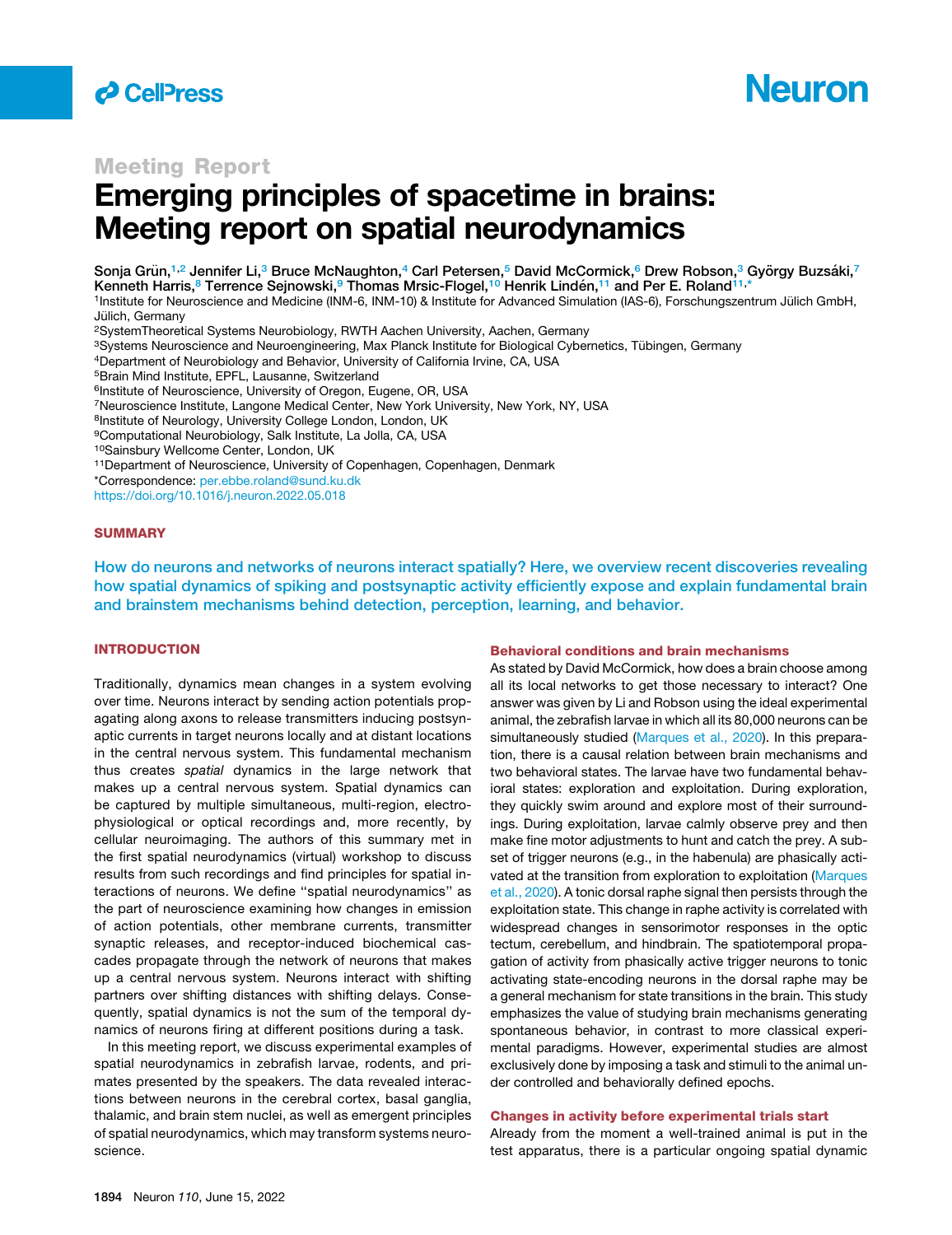# **Neuron** Meeting Report



<span id="page-1-0"></span>

#### Figure 1. Spatial dynamics in cortical networks

(A) Dorsal view of the mouse cerebral cortex with areas.

(B) Fast propagation modes of spatial dynamics: (1) propagation can be intracortical, spreading along cortical layers (3 and 5) to adjacent areas 0.01-0.4 mm  $ms<sup>1</sup>$ ; (2) via cortico-cortical axons connecting cortical areas within 2–8 ms; or (3) via cortico-thalamo-cortical axons.

(C) Single trial example of a missed trial (left) and a hit (right) of a mouse detecting a faint luminance increase of an LED. GCaMP recording (modified after [Salkoff et al., 2020](#page-4-2)).

(D) Well-trained mouse receives a weak deflection of one whisker at 0 ms but is not allowed to confirm the detection by licking until the auditory beep at 1,000 ms. After the beep, the intracellular  $Ca^{2+}i$ ncreases spread laterally and posteriorly to cover the cortex. RCaMP recording (modified after [Es](#page-4-4)[maeili et al., 2021\)](#page-4-4). ACA, anterior cingulate area; PM, premotor area; MI, primary motor area; SI, primary somatosensory area; SII, secondary somatosensory area; AUD, primary auditory area; AUD ASS, auditory association areas; VIS ASS, visual association areas; V1, primary visual area; RSP, retrosplenial area. Green baseline activity; yellow, orange, and red increase in intracellular  $Ca<sup>2+</sup>$ ; blue decrease in activity.

prior to the experimental trials. Kenneth Harris' group compared the spiking prior to trials in sessions in which mice were doing a well-learned task with the spiking prior to trials in sessions in which the mice were just exposed to visual stimuli. The pre-trial spiking in CA3 of hippocampus, the dentate gyrus, basal ganglia, zona incerta, substantia nigra, and the midbrain reticular formation correlated positively with this difference, signifying engagement in the experiment. Whereas the spiking of neurons in visual , somatosensory , primary motor , retrosplenial (RSP), anterior cingulate area (ACA) , and posterior thalamus (lateralis posterior [LP], pulvinar [P]nuclei) correlated negatively with the experimental engagement ([Steinmetz et al., 2019](#page-4-1)).

Mice trained to detect a faint visual stimulus have a significant decrease of the  $Ca^{2+}$  signal of the pyramidal neurons in primary visual cortex occasionally combined with an increase in a visual association area at the start of experimental trials [\(Salkoff et al.,](#page-4-2) [2020\)](#page-4-2). Mice that were trained to detect a small change in an ongoing visual stimulus and were required to initiate trials by refraining from movements show anticipatory increase in activity in primary and secondary motor cortex [\(Orsolic et al., 2021\)](#page-4-3). These pre-trial activations and de-activations are results of internal spatial dynamics, achieved by training, because they do not appear in untrained animals ([Steinmetz et al., 2019](#page-4-1); [Salkoff](#page-4-2) [et al., 2020;](#page-4-2) [Orsolic et al., 2021\)](#page-4-3). They fine-tune the excitability of key areas in advance of the experimental trial. Perhaps the subcortical structures positively correlated with experimental engagement may have a role.

These consistent findings turn attention to baseline and control conditions in experimental neuroscience. Baseline conditions are the null conditions, from which the task-induced changes in spiking are determined. Instead of random spiking, excitation, and inhibition, the adaptation to the experimental condition seems to induce highly organized ''baseline'' dynamics engaging cerebral cortex, basal ganglia, thalamus, and brain stem nuclei.

## Spatial order of dynamics in cerebral cortex and basal ganglia during tasks

Several groups presented widefield (mesoscopic) recordings of the cerebral cortex with genetically encoded intracellular  $Ca^{2+}$ indicators, supplemented with multiple recordings of spiking to capture cortical spatial dynamics in well-trained mice performing complex tasks. The mesoscopic  $Ca^{2+}$  signal increases if the spiking or synaptic and dendritic activity of the encoded pyramidal neurons increase and decreases if this activity decreases.

Carl Petersen presented mice trained to detect a short deflection of one whisker. In successful trials, increases of spiking and intracellular  $Ca^{2+}$  progressed in the order SI, S II, premotor area (PM), ACA, and caudate nucleus ([Esmaeili et al., 2021](#page-4-4)) ([Figure 1\)](#page-1-0). Similarly, Thomas Mrsic-Flogel and David McCormick presented data from mice trained in detecting visual stimuli or a change in an ongoing visual stimulus. In successful trials,  $Ca<sup>2</sup>$  increases progress in the order V1, visual association area (VIS ASS), PM, ACA, and RSP ([Salkoff et al., 2020;](#page-4-2) [Orsolic et al., 2021\)](#page-4-3). This cortical order is confirmed by increases in spiking during visual discrimination in the same areas but also subcortically approximately in the order superior colliculus, LP nucleus of thalamus, caudate nucleus, LD thalamus, zona incerta, and anterior pre-tectum ([Steinmetz et al., 2019\)](#page-4-1). These results show that spatial dynamics are real, reproduceable, and not limited to superficial cortical layers.

These tasks were divided into epochs in which the animal learns to express a specific behavior, which could determine the order of the activations. For example, when the mouse has detected the whisker deflection, it must wait for a tone to obtain the reward (licking water). If the mouse withholds licking and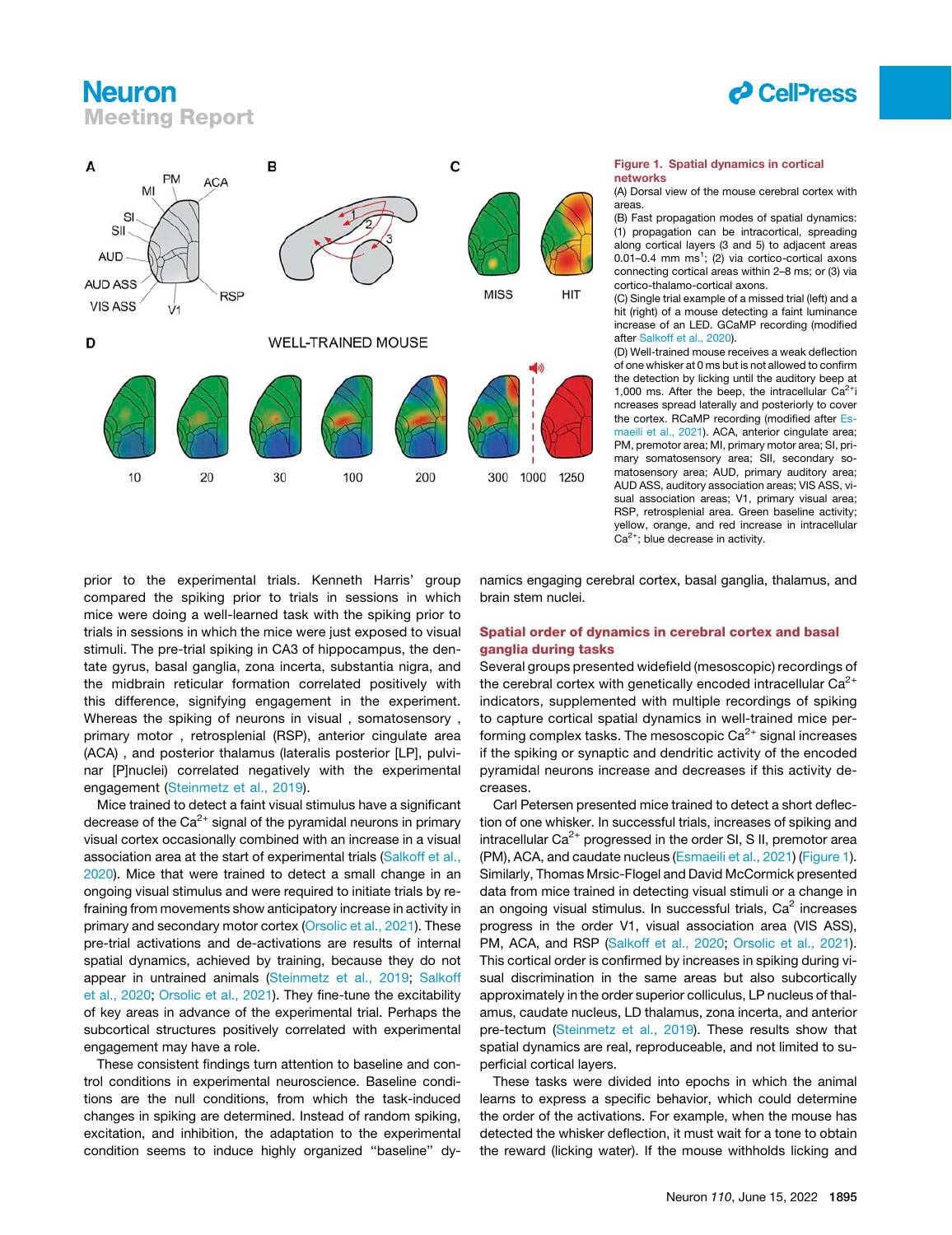

moving during the delay period, the M1 motor neurons do not increase their spike rates until the auditory signal comes.

# Failure of spatial dynamics to progress implies missed trials

David McCormick reported that the mouse failed to respond if the visual cortex was highly active prior to the visual stimulus. In addition, mice fail to respond when the  $Ca^{2+}$  signal does not spread further on to the visual association areas, the RSP, ACA, PM, and motor areas ([Figure 1C](#page-1-0)) [\(Salkoff et al., 2020](#page-4-2); [Orsolic et al.,](#page-4-3)  $2021$ ). Similarly, in missed trials, the Ca<sup>2+</sup> signal and spiking in SI and SII ([Figure 1](#page-1-0)D) does not progress further [\(Esmaeili et al.,](#page-4-4) [2021](#page-4-4)). Failure of cortical spiking to progress beyond visual association areas and failure to progress subcortically beyond the dorsal striatum leads also to failure to respond in the paradigm of [Steinmetz et al. \(2019\).](#page-4-1) By systematically inactivating neurons in different cortical areas during a task, three groups (Harris, Petersen, and Mrsic- Flogel) found causally correlated neurons with visual, auditory, and somatosensory sensation not only in visual, auditory, and somatosensory areas but also in the premotor cortex and midline prefrontal area (ACA) ([Zatka-Haas et al., 2021;](#page-4-5) [Esmaeili et al., 2021](#page-4-4)). So, the spatial spiking and postsynaptic  $Ca<sup>2+</sup>$  dynamics relate causally to single trial success and failure.

### Top-down spatial dynamics, spontaneous, and global engagement

Similarly, to the zebrafish larvae, mice can shift from exploration to exploitation. This can happen spontaneously or when the mouse goes for the reward.

When a mouse is sitting relaxed in the test apparatus, spikes appear seemingly random over the cortex at a slow rate. Spontaneously, the mouse can suddenly start running and whisking, which is associated with a global cortical  $Ca<sup>2+</sup>$  increase starting in premotor cortex and propagating caudally increasing  $Ca^{2+}$ even in the primary visual cortex. In dual recordings from the dorsal lateral geniculate nucleus and V1, the membrane potentials of neurons show similar and phase-locked depolarizations to the onset of the whisking behavioral state with a lag less than 50 ms ([Nestvogel and McCormick, 2022\)](#page-4-6).

Similarly, when the mouse starts licking to obtain the reward, this often is combined with running and whisking. The  $Ca^{2+}$  increase starts in the premotor area or ACA and propagates caudally and laterally over some 200 ms all the way to V1 [\(Nestvogel and](#page-4-6) [McCormick, 2022](#page-4-6); [Orsolic et al., 2021](#page-4-3)). All cortical areas and all subcortical structures except for the olfactory bulb and cortex contained neurons correlated with action initiation in the [Steinmetz](#page-4-1) [et al. \(2019\)](#page-4-1) study. This spontaneous global mouse brain dynamics offers an opportunity to reveal how a mammalian central nervous system organizes complex behavior.

## Waves, sweeps, sharp waves, and spindles progressing in spacetime

Spatial dynamics of spiking and postsynaptic excitations and inhibitions in earlier studies done with voltage-sensitive dyes evolve at different spatial scales, in different directions, with different velocities, shapes, and amplitudes. Field potential waves propagating over the cortex is one example of largerscale excitations, followed by inhibitions. In awake marmosets trained to detect a Gabor drifting target, the phase of the wave and spiking in area MT (visual middle temporal area) were time locked and predicted the likelihood of target detection ([Davis](#page-3-0) [et al., 2020\)](#page-3-0).

Hippocampal sharp-wave ripples and their associated spike sequences are transferred to the retrospenial cortex [\(Figure 1A](#page-1-0)) during the retrieval of memory and during sleep [\(Abadshi et al., 2020](#page-3-1); [Esteves et al., 2021\)](#page-4-7). These sharp waves and the associated spiking sequences spread over most of the cortex. The local depolarizations of the areas can lead or lag the sharp-wave ripple ([Abadshi et al., 2020\)](#page-3-1).

The key issue is the nature of neuronal communication between the hippocampus and neocortex. Communication is an agreement between the sender and receiver and needs a cipher known to each partner. In the brain, rhythms represent such ciphers. Spike sequences are composed by neurons that live in extended spatial networks. For example, theta phase-spaceorganized spiking during explorative behavior travels from the dorsal to the ventral tip of the hippocampus in half a theta cycle. During consummatory behaviors, including sleep, sharp-wave ripples show a more complex spatial travel pattern. At the same time, the neocortical target neuron networks also display complex spatial spindle and slow oscillation patterns. Thus, the experimental challenge is to demonstrate that these respective chaotic-appearing spatial network patterns in both the hippocampus and neocortex are, in fact, temporally coordinated; therefore, both code and decipher neuronal messages. As György Buzsáki expressed it, "time in the brain is a segment of neuronal space" (Buzsá[ki and Tingley 2018](#page-3-2)).

Terry Sejnowski presented spatial dynamics of sleep spindles in humans. Sleep spindles are thalamic 10–15 Hz oscillations in the local field potential spreading to the cerebral cortex, where they are thought to consolidate memory. In the human cerebral cortex, the spindles propagate as planar, circular, and spiral "waves" by 0.3 mm ms<sup>-1</sup> or faster [\(Muller et al., 2016](#page-4-8)). Putative inhibitory neurons and putative excitatory neurons fired in phase with the spindles.

Spontaneously and during experiments, spiking progressing intra-cortically, cortico-cortically, and thalamo-cortically [\(Figure 1](#page-1-0)B) generate a variety mesoscopic and macroscopically coherent postsynaptic dynamics evolving in the large cortical network where space and time are inseparable. These are reproduceable mechanisms relating to what we insufficiently refer to as prediction, perception, retrieval and consolidation of memories, and specific behaviors.

# New roles for the reticular formation and brain stem nuclei

Until now, the reticular formation of the brain stem and (matrix) neurons in thalamus were regarded as part of diffuse systems responsible for awakening, arousal, and maintaining consciousness but with no specific roles in perception, cognition, and planning of behavior. First, 10%–25% of neurons in substantia nigra, superior colliculus, pre-tectum, periacqueductal gray matter, zona incerta, and midbrain reticular formation correlate with action initiation. Second, neurons in nucleus accumbens, substantia nigra, zona incerta, and midbrain reticular formation are those strongest positively correlated with task engagement.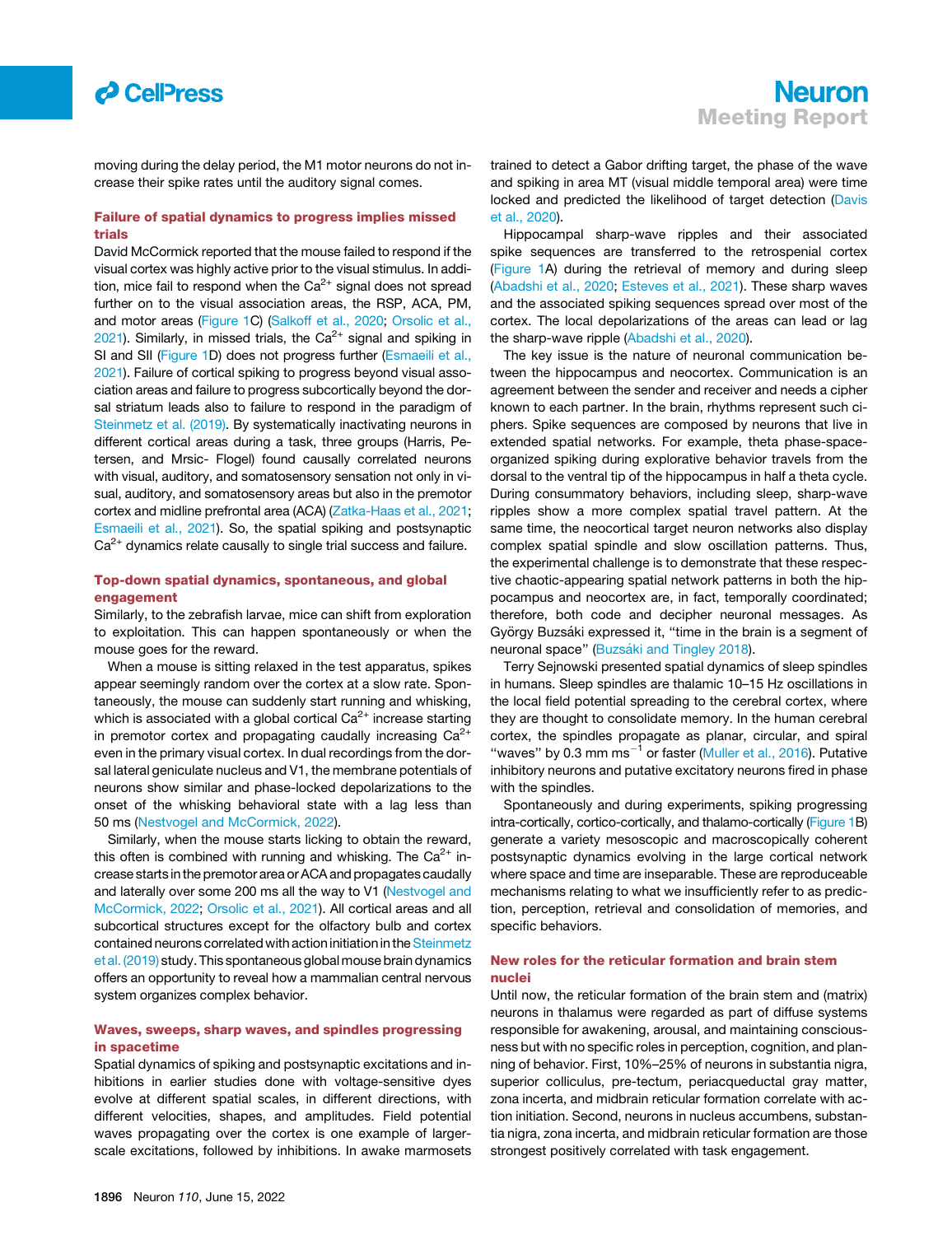# **Neuron** Meeting Report



<span id="page-3-3"></span>

#### Figure 2. Spatial spiking dynamics

Cortical neurons organize in small groups of individual neurons spiking in the same order. Spikes recorded simultaneous from the premotor and motor cortex of awake behaving monkeys demonstrate that the same group of single neurons repetitively produce a sequence of spikes, always in the same spatial order (red). The spatial sequence is specific for the behavioral condition (Grün [2021\)](#page-4-11). The neurons that are members of one spatial spiking sequence do not cluster in space. In the study, they were separated by at least 400  $\mu$ m but typically more.

In the study by [Steinmetz et al. \(2019\),](#page-4-1) the mouse turns a wheel to bring a visual target in to the center of field of view. Neurons in the parafascicular nucleus (pre-tectum), the zona incerta, and midbrain reticular formation fire just before and during a clockwise turn with the right forepaw. These neurons are those most correlated with the choice selection and fire reliably in every trial with no lag compared with the neurons in the premotor and motor cortex. In a similar study, human subjects press a response key with the right thumb if the luminance of a small visual target increases slightly. With the right index finger, they press another key if a somatosensory stimulus increases slightly. This task increases the regional cerebral blood flow significantly in the right midbrain reticular formation ([Kinomura et al., 1996\)](#page-4-9).

These studies of awake behaving mice and humans change the view of the midbrain reticular formation and its extension: the zona incerta. Here, neurons participate in concrete choices and fast motor control in complex tasks. This is a new perspective shifting the cortico-centric focus of systems neuroscience to that of interacting brain stem, cerebellar, basal ganglia, thalamic, and cortical networks.

## Spatial spiking dynamics, a universal brain mechanism for single neuron interaction?

For years, neuroscientists examined spike trains from single neurons for special temporal patterns as signs of temporal codes or examined simultaneous recordings from two or more neurons to find synchrony in spike emission. Simultaneous recordings from many neurons tell another story. Sonja Grün and her group developed rigorous statistics to prove that the same spatial sub-set of neurons repetitively emits spikes in the same order [\(Stella](#page-4-10) [et al., 2022\)](#page-4-10). In the premotor and motor cortex of monkeys trained to reach and grasp, many subsets, comprising from 2 to 6 neurons each, repetitively emit from 2 to 6 spikes in the same order over many trials ([Figure 2\)](#page-3-3). There is thus a spatiotemporal order in the way spikes are emitted by different neurons, i.e., a true spatial dynamic of spiking. The jitter in the exact timing of the spikes is maximally 5 ms, which does not change the *spatial* order of the spikes. Furthermore, the spatial dynamical spike sequence is specific to the experimental behavioral condition (for example, cue, delay, preparation, reach, grasp, and hold). The same neuron can be a member of different spatial subsets. It is currently unclear whether the subset is composed of putative excitatory neurons or a mix of putative excitatory and inhibitory neurons.

Averaging across neurons or trials or different behaviors or even across a cortical area thus hides the underlying spatial dynamics. The spatial spiking dynamics discovered by Grün and associates showing how single neurons fire in spatial order is an original and fundamental insight in the collective behavior of single neurons, which opens for many future studies.

#### A look ahead

Many of the experimental results presented were not foreseen, whereas some have been predicted by theoretical studies. Our general conclusion is that spatial neurodynamics therefore seems a necessary complement to studies of temporal dynamics. The studies presented here elucidate how brains organize their spatial dynamics of spiking and postsynaptic changes at scales ranging from single neurons to macroscopic views. These dynamics relate to detection, prediction, perception, illusions, retrieval, and consolidation of memories. Learning to follow task instructions is associated with widespread spatial dynamics setting the stage for the trial-specific spatial dynamics. Failure of the trial-specific spatial dynamic to progress implies failure to respond. Learned activities depend on coordinated activities in large neuronal space, often involving the brainstem, hippocampus, basal ganglia, and neocortex. Just as behavior is holistic and integrated, so is the brain activity that generates it.

Spatial dynamics, experimentally and theoretically, is only in its infancy. Spike recordings tell which neurons change their spiking but not the spatial destinations or consequences of the spiking. This is now possible with fast voltage indicators. Observing the spiking from multiple neurons progressing through the low-dimensional geometry of brain networks is an obtainable goal. Spatial neurodynamics carries no theoretical or statistical assumptions. Unlike ''traditional'' neuroscience based on timeseries data and assuming point-to-point communication, we should strive to reveal spatial neurodynamics, the interactions among neurons at multiple spatial and temporal scales, preferably in single trials. After all, this is how brains work.

#### ACKNOWLEDGMENTS

This work was supported by a Lundbeck Foundation grant R255-2017-3665 to P.F.R. and H.L.

#### DECLARATION OF INTERESTS

G.B. is a member of the *Neuron* advisory board.

#### **REFERENCES**

<span id="page-3-1"></span>Abadshi, J.K., Nazari-Ahangarkolaee, M., Gattas, S., Bermudez-Contreras, E., Luczak, A., McNaughton, B.L., and Mohajerani, M.H. (2020). Spatiotemporal patterns of neocortical activity around hippocampal sharp-wave ripples. eLife *9*, e51972. <https://doi.org/10.7554/eLife.51972>.

<span id="page-3-2"></span>Buzsáki, G., and Tingley, D. (2018). Space and time: The hippocampus as a sequence generator. Trends Cogn. Sci. *22*, 853–869. [https://doi.org/10.](https://doi.org/10.1016/j.tics.2018.07.006) [1016/j.tics.2018.07.006](https://doi.org/10.1016/j.tics.2018.07.006).

<span id="page-3-0"></span>Davis, Z.W., Muller, L., Martinez-Trujillo, J., Sejnowski, T.J., and Reynolds, J.H. (2020). Spontaneous travelling cortical waves gate perception in behaving primates. Nature *587*, 432–436. [https://doi.org/10.1038/s41586-020-2802-y.](https://doi.org/10.1038/s41586-020-2802-y)